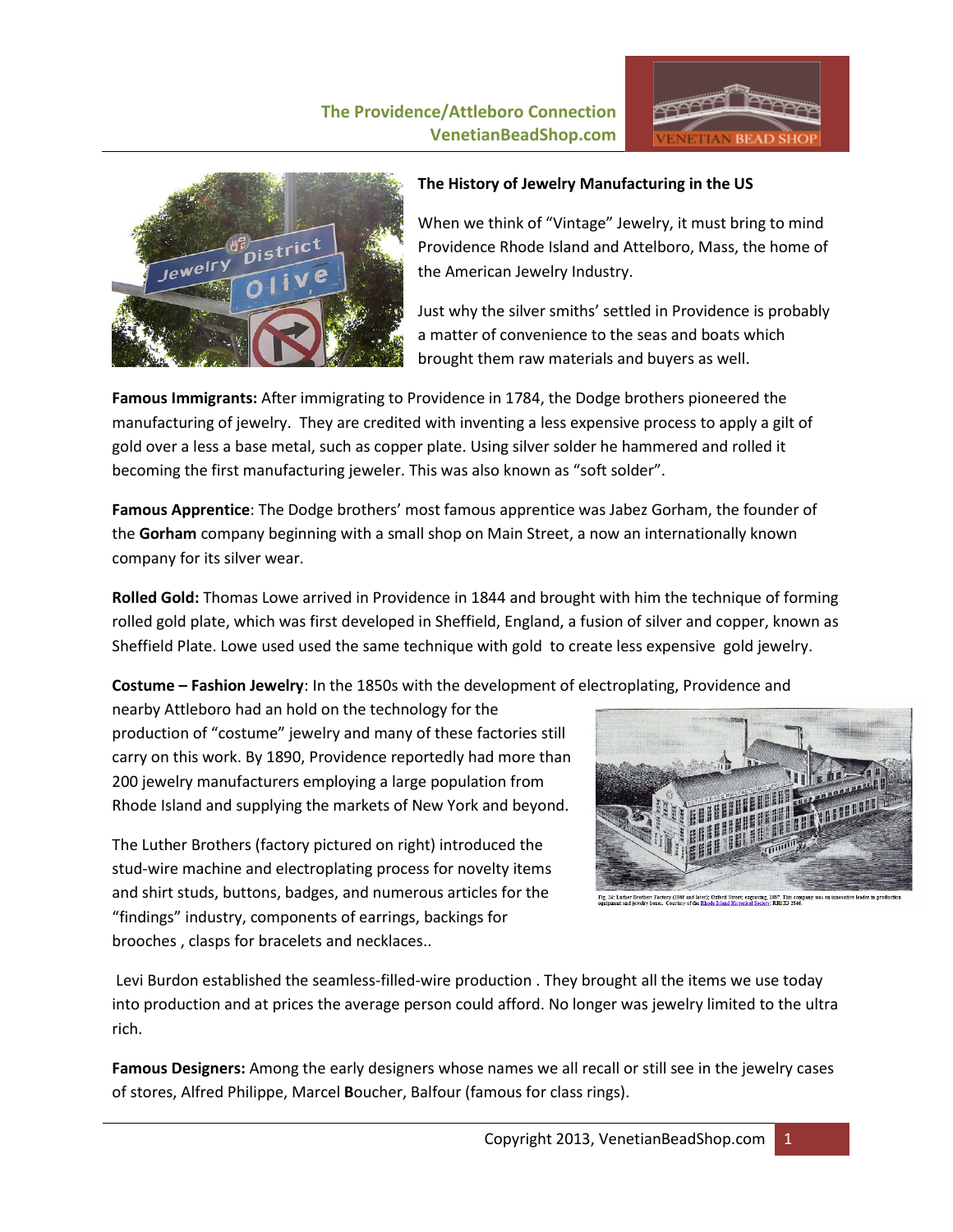## **The Providence/Attleboro Connection VenetianBeadShop.com**



The behind the scenes producers of the individual components "findings", the jump ring, the ear wire, lobster claw still manufacturer their components used by all of us in jewelry, like Guyot and Sons who filed patents on many elements we still use, like the snap clutches and the production of filigree. The chain manufacturers were also busy producing equipment, goods and patents.

**Ups and Downs:** The industry suffered in all the economic downturns and wars with a major blow to the industry when the American stock market crashed in 1929 drying up the demand for jewelry in the more expensive carat segment. The market rebounded in the 30's for even more inexpensive jewelry.

**Jewelry Makers to War Supplies**: During WWII, the need for the metals again crippled the industry as these materials were diverted to national defense.. Many firms survived only by converting their tooling to producing items needed for the war. As many of their workers were women, they had a ready trained work force. After the war, they returned to producing intricate pieces for jewelry.

**Providence Museum**: The Providence Jewelry District was placed on the National Registry of Historic Place in 1985. The Providence Jewelry Museum is the work of Peter Discristofaro, who has spent 3 decades trying to preserve the tools and history of this American industry.

For more on this, watch Hugo Kohl and Peter's youtube videos [http://www.youtube.com/watch?v=rISSQ9Jr\\_6I](http://www.youtube.com/watch?v=rISSQ9Jr_6I) <http://www.youtube.com/watch?v=gFb0Q-pVMxo> [http://www.youtube.com/watch?v=SI7p\\_IH\\_3Tw](http://www.youtube.com/watch?v=SI7p_IH_3Tw) or here's the complete list of Hugo's videos: <http://www.youtube.com/user/hugokohljewelry/videos>

## Online Resources:

- [American Costume Jewelry](http://www.guyotbrothers.com/jewelry-history/american-costume-jewelry.htm) by Juliet Friedman
- **[History of the Guyot Brothers](http://www.guyotbrothers.com/aboutus.htm)**
- [Chicago Silversmith](http://www.chicagosilver.com/industrial.htm)
- **[History of Providence](http://www.littlerhodyslist.com/Prov-Ind-4-19-1.pdf)**

## Other Resources:

Becker, Vivienne *Fabulous Costume Jewelry: History of Fantasy and Fashion in Jewels. Atglen, Pennsylvania: Schiffer Publishing Ltd, 1997*

*Cera, Deanna Farneti, ed. Jewels of Fantasy: Costume Jewelry of the 20th Century. New York: Harry N. Abrams Publishing, 1992* 

 $\bullet$ 

*Fishel, Carlton Oral history project of the fashion industries ; v. 35, pt.1-2: Carlton Fishel, Louis Krussman, Trifari, Inc. New York: Fashion Institute of Technology, 1982* 

 $\bullet$ 

*Weisberg, Alfred Why Providence?: how did it become the jewelry center of the*